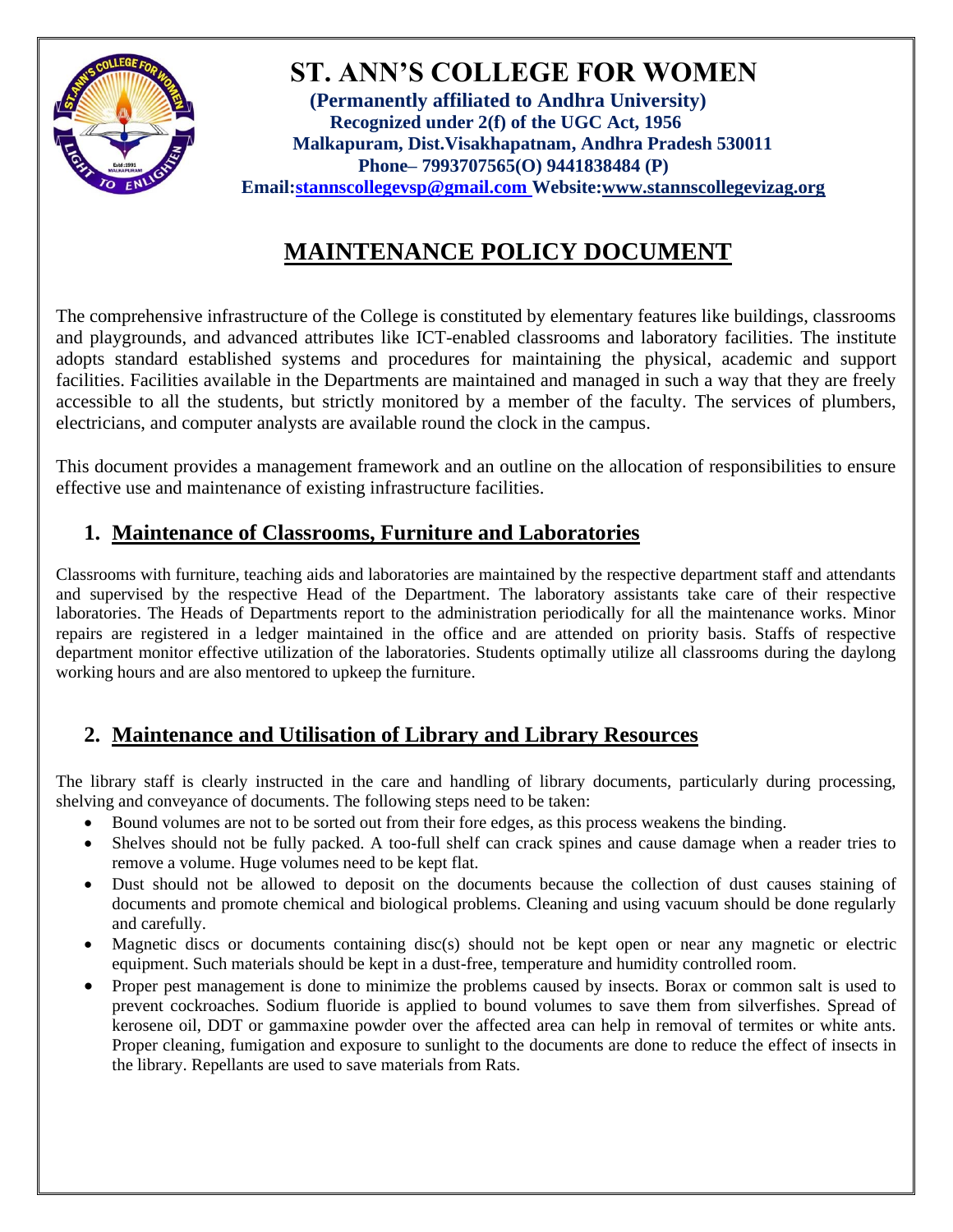#### **3. Maintenance and Utilization of Seminar Halls and Auditorium**

Seminar halls and auditorium are under the purview of the concerned team and the cleanliness is taken care of by the housekeeping team. Effective utilization of seminar halls and auditorium for organizing academic meetings, seminars, conferences and cultural events is made. For accessing the facilities, the organizing faculty/staff member should seek permission of the Principal.

### **4. Maintenance of Electronics and Instruments**

The institution provides essential support of servicing and maintaining Instruments and electronic items utilized in the various laboratories. The employed technicians extend their service to all the departments to ensure optimal utilization of instruments. The institute also ensures that proper training is provided to the lab assistants for time to time enhancing their technical skills.

# **5. Maintenance of ICT Facilities**

The HOD of Computer Department and its support staff maintain the ICT facilities including computers and servers. At time of break down or technical issue a third party expert is contacted. The annual maintenance includes the required software installation, antivirus and up gradation. To minimize e-waste, electronic gadgets like projectors, computers, printers, photocopiers are serviced and reused. Campus Wi-Fi is maintained by respective service provider periodically.

### **6. Maintenance of Sports and Games Facility**

The sports equipment's, fitness equipment's, ground and various courts are supervised and maintained by the Physical Directress with the help of supporting staff. Ground level maintenance and seasonal maintenance is done annually. Sports Committee and Grounds men jointly maintain the sports equipment's. Purchase of new sport equipment's are made with the permission of the Principal. Sports Committee looks after the sports facilities of the institute and organizes the related events

#### **7. Maintenance of Campus Cleanliness**.

Cleaning of the campus areas in both campuses including the academic and administrative buildings is performed daily in the morning before the regular classes begin with the help of the outsourced housekeeping team. Toilets are cleaned every day on regular basis.

## **8. Maintenance of other amenities**

The effluent treatment plants and rain water harvesting systems are maintained by the support staff.

The maintenance of equipment for water pumping plants, sewage, are undertaken as per their preventive maintenance schedules and guidelines by the equipment supplier.

The campuses are equipped with 24/7 safe and adequate drinking water supply using water purifiers.

Fire extinguishers are installed in various blocks and are maintained by the supporting staff.

Amenities like canteen, stationery for all stakeholders are maintained by respective service providers on annual contract.

Green environmental aspects –Gardens, bird feeders, solar panels, rainwater harvesting systems, vermi compost in the campus are maintained by the gardeners every day and frequently by the students as a service activity.

the campus is under CCTV surveillance and the facility is taken care of by third party through contract.